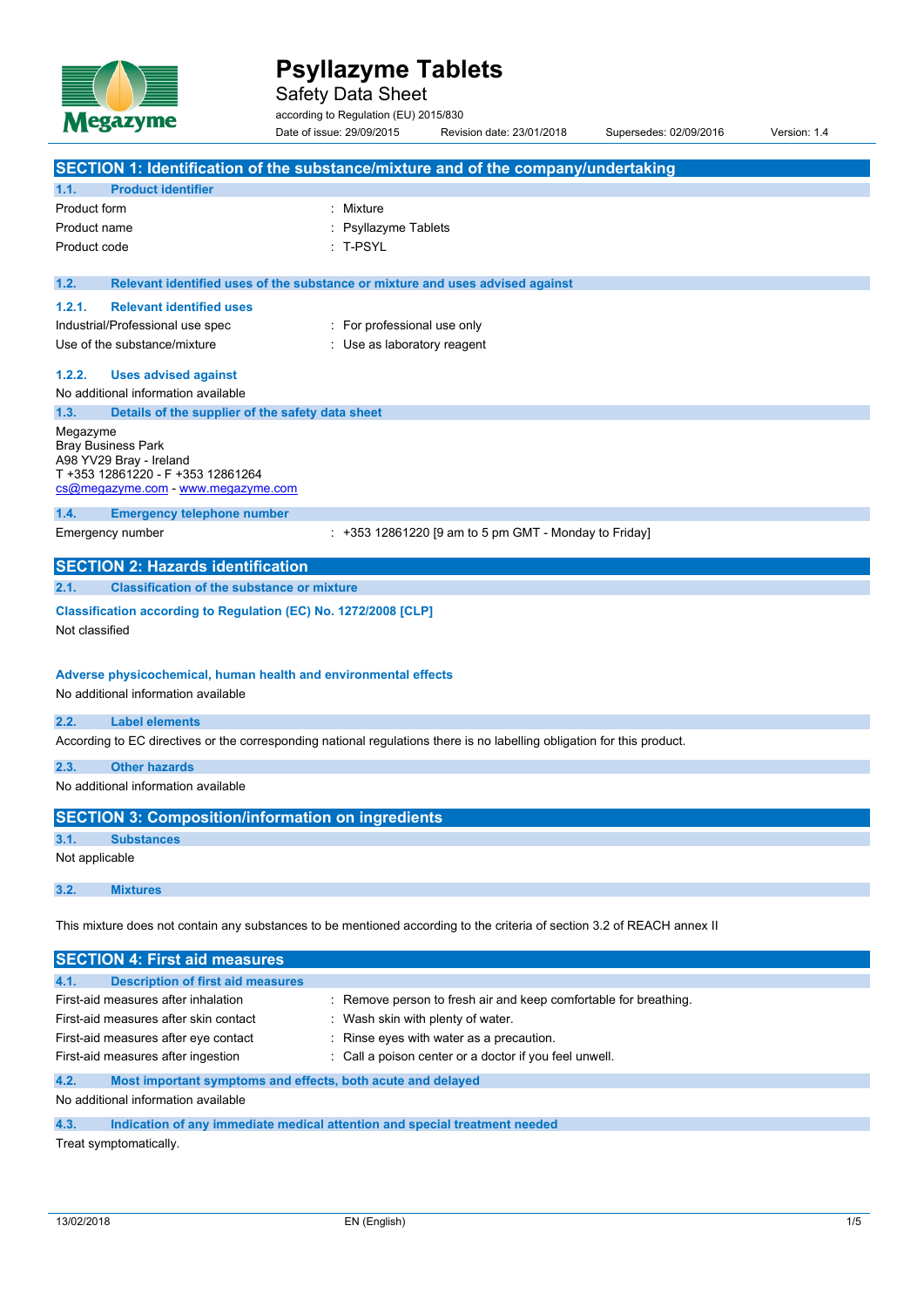Safety Data Sheet

### according to Regulation (EU) 2015/830

|      | <b>SECTION 5: Firefighting measures</b>                                                                                            |                                |  |
|------|------------------------------------------------------------------------------------------------------------------------------------|--------------------------------|--|
| 5.1. | <b>Extinguishing media</b>                                                                                                         |                                |  |
|      | Suitable extinguishing media                                                                                                       | Water spray. Dry powder. Foam. |  |
| 5.2. | Special hazards arising from the substance or mixture                                                                              |                                |  |
| fire | Hazardous decomposition products in case of Faxic fumes may be released.                                                           |                                |  |
| 5.3. | <b>Advice for firefighters</b>                                                                                                     |                                |  |
|      | Drataction during firefiabling<br>. De not attennet to take action without quitable protective caujoment. Celf contained broothing |                                |  |

Protection during firefighting **intercontage action in the suitable protective equipment.** Self-contained breathing apparatus. Complete protective clothing.

| <b>SECTION 6: Accidental release measures</b>           |                                                                     |                                                                                                                                                              |  |  |  |
|---------------------------------------------------------|---------------------------------------------------------------------|--------------------------------------------------------------------------------------------------------------------------------------------------------------|--|--|--|
| 6.1.                                                    | Personal precautions, protective equipment and emergency procedures |                                                                                                                                                              |  |  |  |
| 6.1.1.                                                  | For non-emergency personnel                                         |                                                                                                                                                              |  |  |  |
|                                                         | <b>Emergency procedures</b>                                         | : Ventilate spillage area.                                                                                                                                   |  |  |  |
| 6.1.2.                                                  | For emergency responders                                            |                                                                                                                                                              |  |  |  |
|                                                         | Protective equipment                                                | Do not attempt to take action without suitable protective equipment. For further information<br>refer to section 8: "Exposure controls/personal protection". |  |  |  |
| 6.2.                                                    | <b>Environmental precautions</b>                                    |                                                                                                                                                              |  |  |  |
|                                                         | Avoid release to the environment.                                   |                                                                                                                                                              |  |  |  |
| 6.3.                                                    | Methods and material for containment and cleaning up                |                                                                                                                                                              |  |  |  |
|                                                         | Methods for cleaning up                                             | : Mechanically recover the product.                                                                                                                          |  |  |  |
| Other information                                       |                                                                     | Dispose of materials or solid residues at an authorized site.                                                                                                |  |  |  |
| 6.4.                                                    | <b>Reference to other sections</b>                                  |                                                                                                                                                              |  |  |  |
|                                                         | For further information refer to section 13.                        |                                                                                                                                                              |  |  |  |
|                                                         | <b>SECTION 7: Handling and storage</b>                              |                                                                                                                                                              |  |  |  |
| 7.1.                                                    | <b>Precautions for safe handling</b>                                |                                                                                                                                                              |  |  |  |
|                                                         | Precautions for safe handling                                       | Ensure good ventilation of the work station. Wear personal protective equipment.                                                                             |  |  |  |
|                                                         | Hygiene measures                                                    | Do not eat, drink or smoke when using this product. Always wash hands after handling the<br>product.                                                         |  |  |  |
| 7.2.                                                    | Conditions for safe storage, including any incompatibilities        |                                                                                                                                                              |  |  |  |
|                                                         | Storage conditions                                                  | : Store in a well-ventilated place. Keep cool.                                                                                                               |  |  |  |
| 7.3.                                                    | <b>Specific end use(s)</b>                                          |                                                                                                                                                              |  |  |  |
| No additional information available                     |                                                                     |                                                                                                                                                              |  |  |  |
| <b>SECTION 8: Exposure controls/personal protection</b> |                                                                     |                                                                                                                                                              |  |  |  |
| 8.1.                                                    | <b>Control parameters</b>                                           |                                                                                                                                                              |  |  |  |
|                                                         | No additional information available                                 |                                                                                                                                                              |  |  |  |

## **8.2. Exposure controls**

## **Appropriate engineering controls:**

Ensure good ventilation of the work station.

## **Hand protection:**

## Protective gloves

| Type              | <b>Material</b>      | Permeation   | Thickness (mm) | Penetration | Standard |
|-------------------|----------------------|--------------|----------------|-------------|----------|
| Disposable gloves | Nitrile rubber (NBR) | ⋅60 minutes) |                |             | EN 374-2 |

## **Eye protection:**

Safety glasses

| Type           | Use                           | racteristics         | <b>Standard</b> |
|----------------|-------------------------------|----------------------|-----------------|
| Safety glasses | Droplet<br>Dust, <sup>r</sup> | With<br>side shields | <b>EN 166</b>   |

### **Skin and body protection:**

Wear suitable protective clothing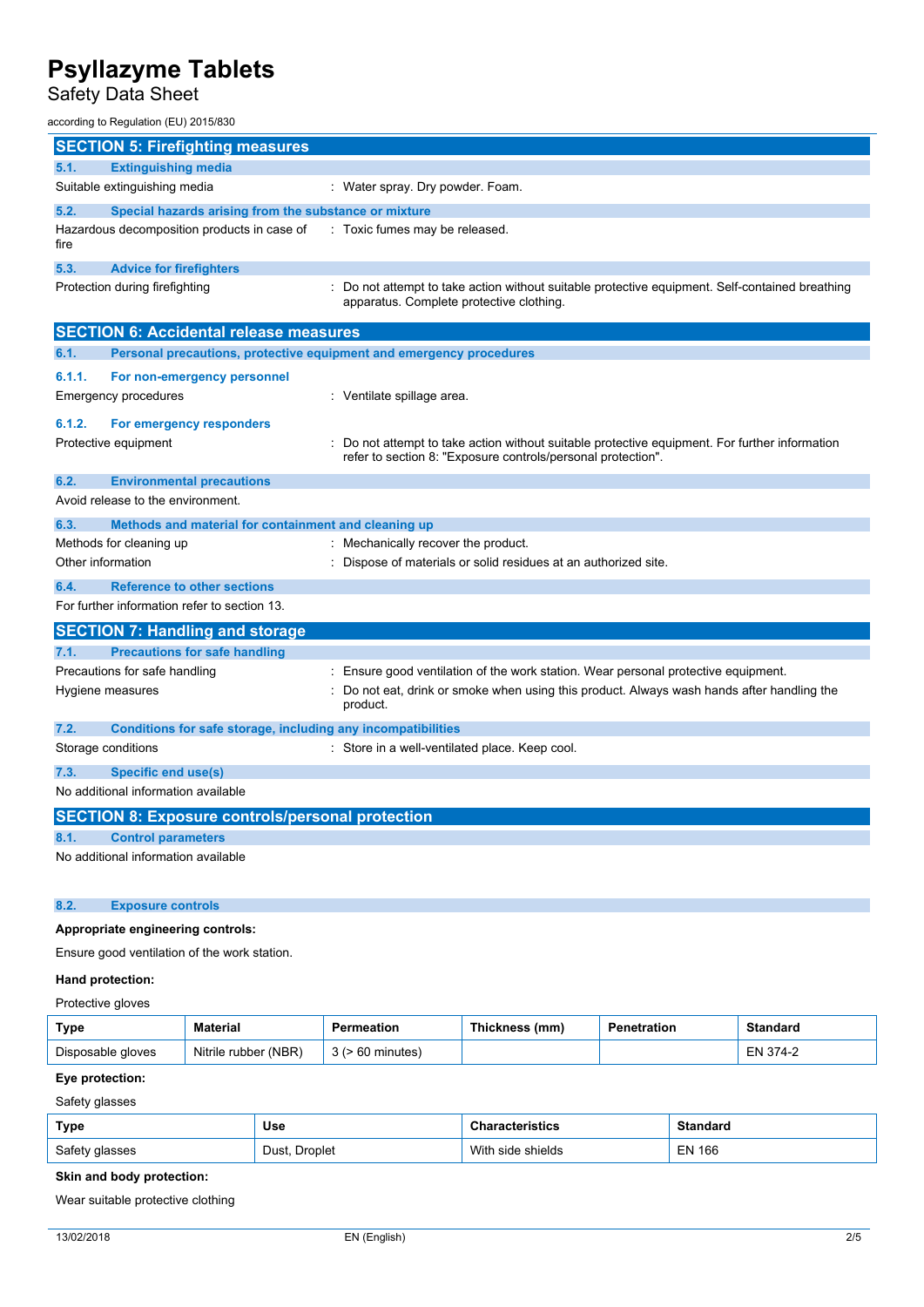Safety Data Sheet

according to Regulation (EU) 2015/830

| <b>Type</b> | <b>Standard</b> |
|-------------|-----------------|
| Lab coat    |                 |

# **Respiratory protection:**

In case of insufficient ventilation, wear suitable respiratory equipment

| <b>Device</b> | <b>Filter type</b> | `ondition       | <b>Standard</b> |
|---------------|--------------------|-----------------|-----------------|
| Dust mask     | ™ype F             | Dust protection | EN 143, EN 149  |



### **Environmental exposure controls:**

Avoid release to the environment.

| <b>SECTION 9: Physical and chemical properties</b>            |                   |
|---------------------------------------------------------------|-------------------|
| 9.1.<br>Information on basic physical and chemical properties |                   |
| Physical state                                                | : Solid           |
| Colour                                                        | Grey.             |
| Odour                                                         | odourless.        |
| Odour threshold                                               | No data available |
| pH                                                            | No data available |
| Relative evaporation rate (butylacetate=1)                    | No data available |
| Melting point                                                 | No data available |
| Freezing point                                                | Not applicable    |
| Boiling point                                                 | No data available |
| Flash point                                                   | Not applicable    |
| Auto-ignition temperature                                     | Not applicable    |
| Decomposition temperature                                     | No data available |
| Flammability (solid, gas)                                     | Non flammable.    |
| Vapour pressure                                               | No data available |
| Relative vapour density at 20 °C                              | No data available |
| Relative density                                              | Not applicable    |
| Solubility                                                    | Soluble in water. |
| Log Pow                                                       | No data available |
| Viscosity, kinematic                                          | Not applicable    |
| Viscosity, dynamic                                            | No data available |
| <b>Explosive properties</b>                                   | No data available |
| Oxidising properties                                          | No data available |
| <b>Explosive limits</b>                                       | Not applicable    |
| <b>Other information</b><br>9.2.                              |                   |

No additional information available

| <b>SECTION 10: Stability and reactivity</b>                                        |  |  |  |  |
|------------------------------------------------------------------------------------|--|--|--|--|
| 10.1.<br><b>Reactivity</b>                                                         |  |  |  |  |
| The product is non-reactive under normal conditions of use, storage and transport. |  |  |  |  |
| 10.2.<br><b>Chemical stability</b>                                                 |  |  |  |  |
| Stable under normal conditions.                                                    |  |  |  |  |
| <b>Possibility of hazardous reactions</b><br>10.3.                                 |  |  |  |  |
| No dangerous reactions known under normal conditions of use.                       |  |  |  |  |
| <b>Conditions to avoid</b><br>10.4.                                                |  |  |  |  |
| None under recommended storage and handling conditions (see section 7).            |  |  |  |  |
| 10.5.<br><b>Incompatible materials</b>                                             |  |  |  |  |
| No additional information available                                                |  |  |  |  |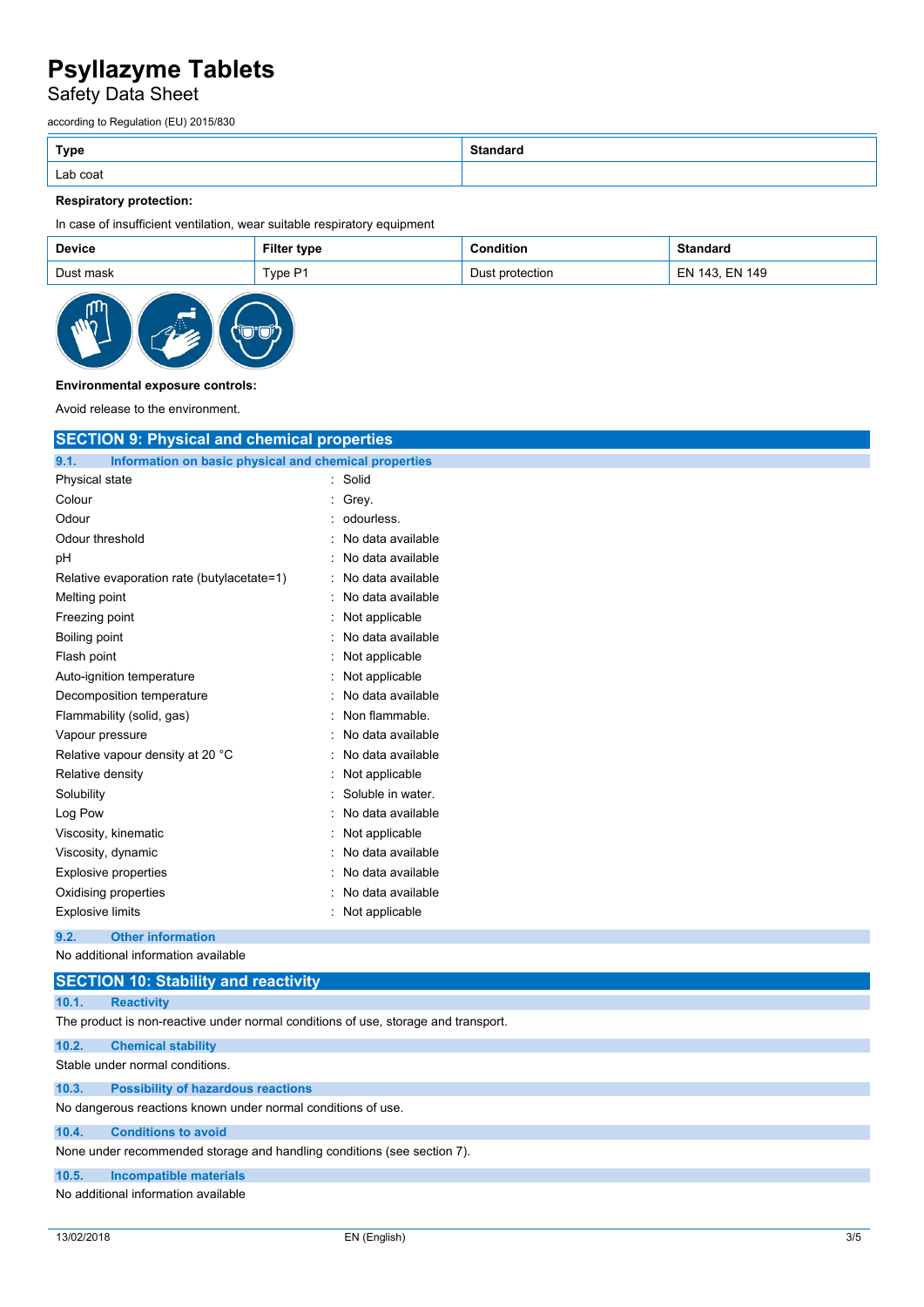Safety Data Sheet

according to Regulation (EU) 2015/830

### **10.6. Hazardous decomposition products**

Under normal conditions of storage and use, hazardous decomposition products should not be produced.

| <b>SECTION 11: Toxicological information</b>                                   |                                                                                                                                 |  |  |  |  |
|--------------------------------------------------------------------------------|---------------------------------------------------------------------------------------------------------------------------------|--|--|--|--|
| <b>Information on toxicological effects</b><br>11.1.                           |                                                                                                                                 |  |  |  |  |
| Acute toxicity (oral)                                                          | Not classified                                                                                                                  |  |  |  |  |
| Acute toxicity (dermal)                                                        | Not classified                                                                                                                  |  |  |  |  |
| Acute toxicity (inhalation)                                                    | Not classified                                                                                                                  |  |  |  |  |
|                                                                                |                                                                                                                                 |  |  |  |  |
| Skin corrosion/irritation                                                      | Not classified                                                                                                                  |  |  |  |  |
| Serious eye damage/irritation                                                  | Not classified                                                                                                                  |  |  |  |  |
| Respiratory or skin sensitisation                                              | Not classified                                                                                                                  |  |  |  |  |
| Germ cell mutagenicity                                                         | Not classified                                                                                                                  |  |  |  |  |
| Carcinogenicity                                                                | Not classified                                                                                                                  |  |  |  |  |
| Reproductive toxicity                                                          | Not classified                                                                                                                  |  |  |  |  |
| STOT-single exposure                                                           | Not classified                                                                                                                  |  |  |  |  |
| STOT-repeated exposure                                                         | Not classified                                                                                                                  |  |  |  |  |
| Aspiration hazard                                                              | Not classified                                                                                                                  |  |  |  |  |
|                                                                                |                                                                                                                                 |  |  |  |  |
| <b>SECTION 12: Ecological information</b>                                      |                                                                                                                                 |  |  |  |  |
| 12.1.<br><b>Toxicity</b>                                                       |                                                                                                                                 |  |  |  |  |
| Ecology - general                                                              | The product is not considered harmful to aquatic organisms nor to cause long-term adverse<br>effects in the environment.        |  |  |  |  |
| Acute aquatic toxicity                                                         | Not classified                                                                                                                  |  |  |  |  |
| Chronic aquatic toxicity<br>$\bullet$                                          | Not classified                                                                                                                  |  |  |  |  |
| 12.2.<br><b>Persistence and degradability</b>                                  |                                                                                                                                 |  |  |  |  |
| No additional information available                                            |                                                                                                                                 |  |  |  |  |
| 12.3.<br><b>Bioaccumulative potential</b>                                      |                                                                                                                                 |  |  |  |  |
| No additional information available                                            |                                                                                                                                 |  |  |  |  |
| <b>Mobility in soil</b><br>12.4.                                               |                                                                                                                                 |  |  |  |  |
| No additional information available                                            |                                                                                                                                 |  |  |  |  |
| 12.5.<br><b>Results of PBT and vPvB assessment</b>                             |                                                                                                                                 |  |  |  |  |
| No additional information available                                            |                                                                                                                                 |  |  |  |  |
| <b>Other adverse effects</b><br>12.6.                                          |                                                                                                                                 |  |  |  |  |
| No additional information available                                            |                                                                                                                                 |  |  |  |  |
| <b>SECTION 13: Disposal considerations</b>                                     |                                                                                                                                 |  |  |  |  |
| 13.1.                                                                          |                                                                                                                                 |  |  |  |  |
| Waste treatment methods                                                        | <b>Waste treatment methods</b><br>: Dispose of contents/container in accordance with licensed collector's sorting instructions. |  |  |  |  |
| <b>SECTION 14: Transport information</b>                                       |                                                                                                                                 |  |  |  |  |
| In accordance with ADR / RID / IMDG / IATA / ADN                               |                                                                                                                                 |  |  |  |  |
| <b>IATA</b><br><b>ADR</b>                                                      |                                                                                                                                 |  |  |  |  |
| 14.1.<br><b>UN number</b>                                                      |                                                                                                                                 |  |  |  |  |
| Not applicable                                                                 | Not applicable                                                                                                                  |  |  |  |  |
| 14.2.<br><b>UN proper shipping name</b>                                        |                                                                                                                                 |  |  |  |  |
| Not applicable<br>Not applicable                                               |                                                                                                                                 |  |  |  |  |
| 14.3.<br><b>Transport hazard class(es)</b><br>Not applicable<br>Not applicable |                                                                                                                                 |  |  |  |  |
| 14.4.<br><b>Packing group</b>                                                  |                                                                                                                                 |  |  |  |  |
| Not applicable<br>Not applicable                                               |                                                                                                                                 |  |  |  |  |
| 14.5.<br><b>Environmental hazards</b>                                          |                                                                                                                                 |  |  |  |  |
| Not applicable                                                                 | Not applicable                                                                                                                  |  |  |  |  |
| No supplementary information available                                         |                                                                                                                                 |  |  |  |  |